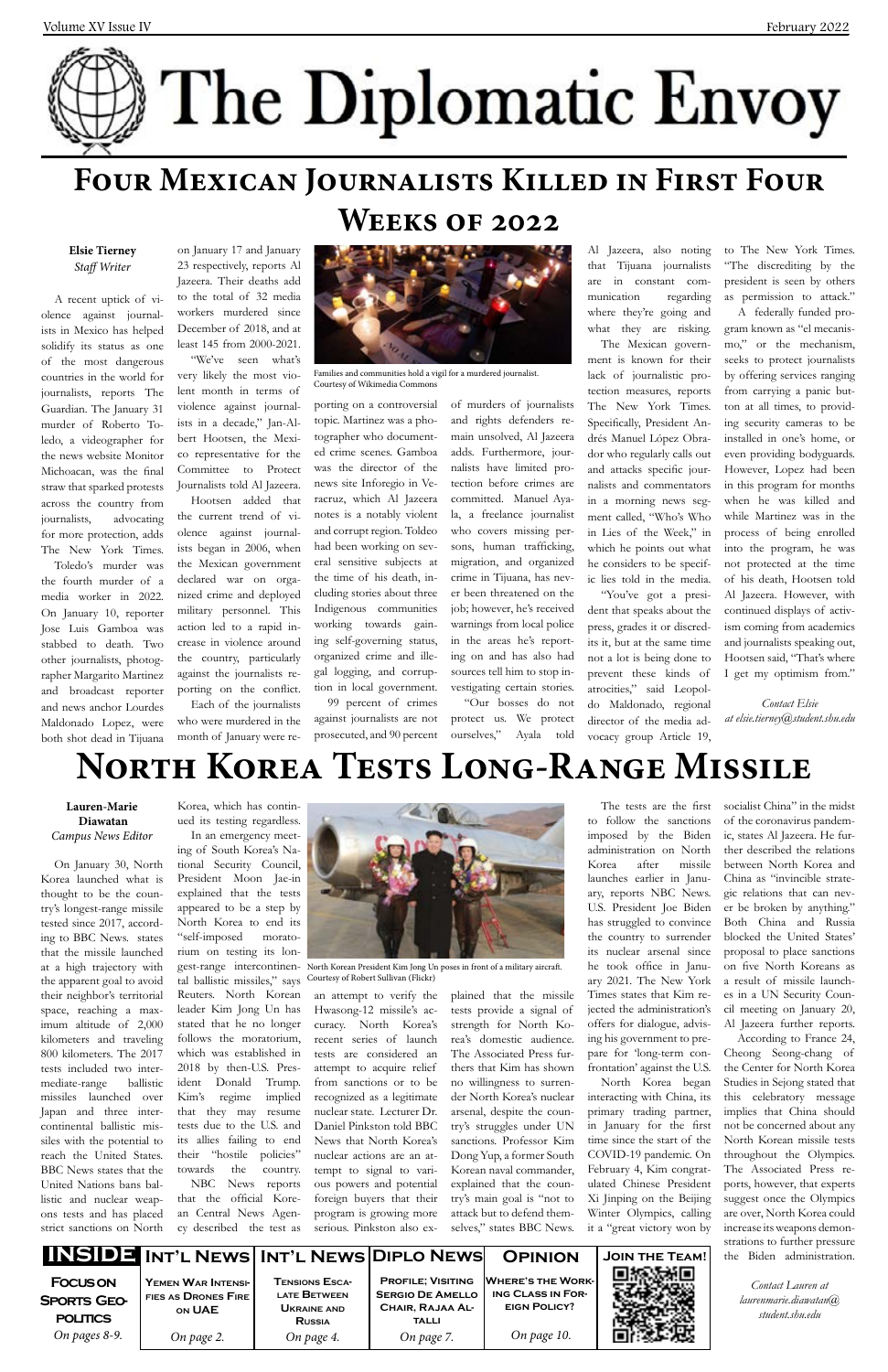# **Myanmar Marks One Year Since Military Takeover**

### **Katherine Dorrer** *Communications Liaison*



public services are failing, and more than 14 million people will need humanitarian assistance in 2022."

The coup has claimed

tion is still in chaos, with military rule only exas-run MRTV channel, airing perating the ongoing hu-a message telling citizens manitarian crisis, reports to "learn from the trage-The International Rescue dy of earlier ugly deaths

the lives of about 1,500 civilians since its start, leaving roughly 11,800 detained and 300,000 displaced, Reuters explains. The junta has become known for its use of considered crimes against towards ethnic minorities Kachin, Shan, and Roprotesting on the state-

Committee. The IRC's di- that you can be in dan- number of people living that, "development part- in the previous State rector for Myanmar, Alan ger of getting shot to the below the poverty line in ners seem frozen since Peace and Development Moseley, explained that head and back," reports the country could double the coup, and private sec- Council (SPDC) era." "the economic impacts Human Rights Watch. A to 46.3 percent, while ur-tor investors instinctively of the military taking day after the announce-ban poverty is expected now view Myanmar as a dark era," said Myanpower and COVID-19 ment, over 150 peo-to triple to 37.2 percent, high risk and look to al-mar citizen Htoo Aun

regarding the one-year deadly force; many of the with doctors refusing to by extreme poverty in senior representative of anniversary, calling for murders committed are recognize the regime's combination with a lack an armed group in Myanreleased, including the humanity under inter- told BBC News that "For other health-related items. of the coup and political country's former presi-national law, and have as long as the military jundent Win Myint, reports been primarily targeted ta stays in power I will not Risk Index identifies difficult to address engain control of the nation has faced a significant amount of civilian resistance, with hundreds dience Movement, an anti-coup campaign. Myansystem has virtually shut ment, COVID-19 rates authority in any way." Civ-climate crisis, but with il disobedience has also af-the military junta still and partners have with-

The junta's effort to start of the COVID-19 Asia, even though climate Junta generals have statpandemic, 83 percent of households have experi-have as many problems held in 2023, the continenced a drop in income, exacerbated by the milworkers and public health staff continue to join the

have been enormous; ple were brutally killed. Reuters reports. Since the ternatives in Southeast to France 24. Though investments there may ed that elections will be uation of violent massacres on innocent citdefinite way of knowing when the coup will end.

of thousands of civilians itary coup, , Al Jazeera barred from attending izens and a year full of joining the Civil Disobe-explains. As healthcare the COP26 Summit in political turmoil leave no mar's public healthcare Civil Disobedience Move-rule, leaving Myanmar down due to the coup, continue to grow, aided Al Jazeera continues. A leadership. One doctor of access to vaccines and mar stated that, "because return to work…I do not Myanmar as a country vironmental challenges. want to recognize their highly at risk from the For one, more and more fected many of the coun-in power, sustainability drawn from Burma… try's transportation routes efforts and climate re-the Burmese military and its banking system. silience developments leader will rely on natu-Poverty rates within have been paused. The ral resources to resolve the nation are expected to Director of Myanmar's their financial problems. triple in 2022. The United Centre for Responsible Not only this junta but Nations estimates that the Business told Al Jazeera also successive regimes The Global Climate crisis, it has become more Junta officials were Glasgow due to international protests over their without a representative, international investors

in practice as Myanmar."

house hunting excur- and even an amendment times of crisis, the presi- reports that the nation is reelection will help sta- cartoons have depicted sions. But after a week of to Italy's voting threshold, dent takes on much more facing significant pressure bilize the Italian econo- Mattarella in humorous, Mattarella was asked clear to Italy's voting ment actors like the prime well as complying with political system. Howevbackroom negotiations emonial role, according to battling their fourth wave ports that Italian leaders The New York Times between party members, BBC News. However, in of COVID-19, Politico believe that Mattarella's adds that recent political to protect its economic my, as it avoids a radical growth and recovery, as change to the country's the European Union's er, it has exposed deep Many political leaders have thanked the president for remaining in his position, acknowledging that a crisis that has been time being. Reuters rerifts within Italy's Democratic party, causing some disruption to the country's political norm.

## **80-Year-Old Italian President Elected to SECOND TERM**

"We are still living in

*Contact Katherin at katherine.dorrer@student. shu.edu*

## **Page 2 INTERNATIONAL NEWS**

## **Yemen War Intensifies as Drones Fire on UAE**

## **Sophie Ulm** *Staff Writer*

bate and numerous failed liament. The Guardian reports that eight rounds of voting took place before Mattarella was elected.

Leading up to Italy's presidential election, President Sergio Mattarella had plans that did not involve serving a second term. The 80-yearold president made this known, posting images of a packed up presidential palace and making sure to be spotted on struggles in Parliament reports The New York impactful duties, includto elect his replacement, Times. When it became ing selecting key govern-

came after many failed

rounds of voting in Par-a simple majority. Even after this, it took several select someone, turning

of Mattarella's return to obtain the before-need-Italy has led many electcame after significant de-ed supermajority, the ed officials to recognize Dino Latini calls "a winthreshold was lowered to the importance of hav-ning team," adds Politico. days for the electors to maintain the status quo. ing a consistent and predictable leader in place to

The voting struggles from their own parties. to the events of the past against candidates even is shaking as a response The job is a mostly cer-several years. Currently Italy's political stability post-pandemic investment fund. Another issue lies in the fact that no party has a clear majority in Italy's parliament, a reality exemplified by Parliament's struggles in producing a new president .

to stay, and accepted. members of Parliament minister and vetoing ghi will now continue his The announcement that no party had the votes mandates. Instability in tenure as Prime Minister, serving on what delegate

> Current Prime Min-that a very similar sitister Mario Draghi ex-uation occurred during pressed interest in the the presidential election presidential position, but of 2013, when members even members of his own of Parliament went to party did not support his then-president Giorgio bid as they could not see Napolitano requesting another suitable candi-that he continue serving date for prime minister if as president, as they could Draghi was elected. Dra-not come to a voting de-This is not the first time that Italy has struggled to elect a new president. Al Jazeera reports

carefully avoided for the it may depend on what Mattarella's future could emulate the career path of Napolitano, but the next few years hold. hostage-like situations, hiding in his new apartment to avoid the calls of political leaders, and tying bed sheets together to escape the windows of the presidential palace. Mattarella has been a unifying factor in the face of the COVID-19 pandemic, which combined with the party's inability to reach a majority, may see his ten-

cision on his successor. Napolitano accepted their pleas, eventually resigning two years later after the election of a new government allowed Mattarella to be elected.

ure extend even further.

*Contact Sophie at sophie.ulm @student.shu.edu*

**Hamzah Khan** *Associate Editor*

On January 17, a drone attack on the UAE by Ansarullah, also known as Houthis, in Yemen marked the first time Yemeni forces were able to strike targets in the UAE, a notable escalation in the Yemen War, reports The Associated Press. The Associated Press further reports that this attack was followed by subsequent strikes on strategic facilities in the UAE, including during the visit of Israeli President Isaac Herzog, on January 31. The U.S. military also fired interceptor missiles during this exchange in a rare direct involvement, reports ABC News. Ansarullah have previously launched rockets into Saudi Arabia as well, reports The Washington Post. Saudi Arabia and the UAE have recently intensified their airstrikes in Yemen, launching a devastating bombing campaign beginning on

January 22 on the Yemeni

ing to The Guardian, Saudi forces struck a prison, killing at least 80 people and wounding over 200. They also struck a telecommunications tower, causing an internet blackout in much of the country. As of February 8, Emirati-backed militias have halted Ansarullah forces advancing in the strategic province of Marib, the only stronghold in Northern Yemen controlled by the internationally-recognized, Saudi-backed government, reports Reuters. These recent setbacks contributed to Ansarullah's decision to attack the UAE as a deterrent against the state's support of the pro-government militias, reports BBC News. According to the Council on Foreign Relations, the Yemen War began in 2014 after the Ansarullah movement overthrew the Saudi-backed government

capital of Sana'a. Accord-archies in 2011 after wide-"hospitals, school buses, billions in arms sales to versed Trump's policy. By tention centers." The Saudi coalition has at times allied with jihadist Sunni militias in Southern Yemen, including AQAP, the vehemently anti-Houthi al-Qaeda branch in Yemen, according to the International Crisis Group. After seven years of

leading to the ousting of longtime dictator Ali Abdullah Saleh. In 2014, widespread discontent towards Hadi's government sparked a rebellion in Northern Yemen led by the Houthis, an influential clan among the Zaidi Shia minority in Yemen, Ansarullah. According to the Sana'a Center for nificant gains, while con-Strategic Studies, Hadi was an incredibly unpopular leader whom many Saleh, under whom he had served as vice president. In 2015, Saudi Arabia, along with a broad coalition of various Arab countries including the Despite the recent con-UAE, began a military campaign in Yemen focused on returning Hadi to power, while Iran later began to support Ansarullah. Human Rights Watch

which became known as war, the Saudi coalition viewed as a continuation Al Jazeera. The war has of the former dictator killed more than 300,000 has failed to make sigtributing to the worsening humanitarian crisis in the country, reports people, according to the UN, and the Saudi-imposed blockade has led to widespread famine and a cholera outbreak. flicts in Marib and Sana'a, Ansarullah still maintains control of the majority of the country, according to the Brookings Institute.

spread protests during the markets, mosques, farms, the Saudis and Emiratis, artificially prolonging the Arab Spring, ultimately bridges, factories, and de-providing them with stateof-the-art military equipment and fighter jets, according to Al Jazeera. The U.S. also provides intelligence and logistical support for coalition operations in Yemen, reports The Guardian.

has accused the Saudi-led played an instrumental The United States has

of President Abdrabbuh Mansur Hadi. Hadi was installed as president and for deliberately target-Saudis throughout the the Yemeni people, which backed by the Gulf mon-ing civilians by bombing war. The U.S. has amassed is why Biden initially re-

coalition of war crimes role in supporting the zations to provide aid to Despite promising to bring an end to the war in Yemen, President Biden has continued to oversee arms sales to the Saudis, according to Business Insider. VOA News reports that the Biden administration is planning to increase military support for the Saudis in response to the recent drone strikes. He is also reportedly considering redesignating the Houthis a terrorist organization, a move that former president Trump had taken and Biden reversed, reports The Intercept. Designating the Houthis as terrorists would significantly impair the ability of human rights organi-

war through arming the Saudis, millions of Yemenis may be condemned to living under conditions described by the UN as the worst humanitarian crisis in the world.

*Contact Hamzah at hamzah.khan@student.shu. edu*

## **Honduras Swears In First Female President**

**Catherine Anderson** *Staff Writer*

After losing elections in 2013 and 2017, Xiomara Castro has officially been inaugurated as Honduras's first female president, reports CNN. Castro first rose to political prominence in 2009, when she led a march through the nation's capital demanding that her husband, former President Manuel Zelaya, be reinstated as president following a military coup. Castro, a self-proclaimed

democratic socialist

brings an end to 12 years of right wing leadership, BBC News adds. At her inauguration, she emphasized that she seeks to "refound" the nation on "citizen values," The New York Times reports. A member of the Libre

party, which was founded in 2009 by her husband

tion, and decriminalize abortion in instances of rape, fetal impairment, and to save the life of the mother, CNN continues. Despite winning 51 percent of the vote and the most votes of any presidential candidate in the country's history, Castro faces much animosity and division, both domesti-

following the military has since been resolved, coup, Castro's campaign but it remains an imwas based largely on her portant reminder of the cally and internationally. Even before officially taking office, Castro was met with a crisis in her own party when she backed centrist Luis Redonda to be the head of congress rather than a fellow Libre party member, BBC News continues. The Washington Post reports that this led the Libre party picking its own congressional head in protest, and for several weeks, two legislative bodies ran simultaneously, both claiming to be legitimate. The dispute

The presidents of El Salvador, Guatemala, and Nicaragua did not attend hinting at possible tensions with her neighbor-Jazeera. The New York been accused of corrup-Times adds that Castro tion and linked to drug

promises to alleviate deep issues within the tions between the U.S. potential ally, partly due As demonstrated by the poverty, battle corrup- Honduran government. and Central America. to the strained nature of dispute over a congressioseems to have ruffled the trafficking in U.S. courts, diplomatic feathers of the United States, as she has stated a desire to strengthen Honduras's diplomatic ties with China, rather than maintain its current relationship with Taiwan. While this does not align est of the United States. she hopes to enact could with the United States' interests, Castro could Biden administration sees Americans alike, it will still be essential to rela-Castro as an important likely be an uphill battle.

surrounding Castro's predecessor, Juan Orlan-



Castro's inauguration, due to the controversy of Castro's emphasis on own party. If she is to be ing countries, reports Al do Hernandez, who has If Castro can successful-while many world leaders The relationship be-its relationship with oth-nal head, Castro faces ditween the U.S. and Hon-er Central American na-vision not just from strong duras had been strained tions , and partly because opposition, but within her solving issues such as successful, she must overpoverty and corruption. come this division, and an issue of great impor-in her path. The world tance to the United States. must wait and see if Cassuch as Kamala Harris certainly believes in her leadership potential , there are clearly many obstacles tro is up to the challenge.

according to Reuters. tro is likely to face much Though he denies these opposition both within claims, his administration her own borders and inremains shrouded in con-ternationally to achieve troversy. Castro, however, her lofty goals, added is seen as a figure who The New York Times. could act to aid the inter-While the kind of change CNN adds that the benefit Hondurans and Despite the promise of potential diplomatic relations and much of the change that Castro represents, the fact remains that Honduras is one of Central America's most conservative countries. After 12 years under a virtual dictatorship, Cas-

ly attack the root causes of poverty, it may help to deter the flow of migrants out of Honduras,

> *Contact Catherine at catherine.anderson @student.shu.edu*

Struggles in Italy's Parliament to elect a new president caused President Mattarella to accept a second term in office. Courtesy of Trump White House Archived (Flickr)

Newly-elected President Castro faces national and international crises as she begins her term. Courtesy of Héctor Emilio Gonzalez (Unsplash)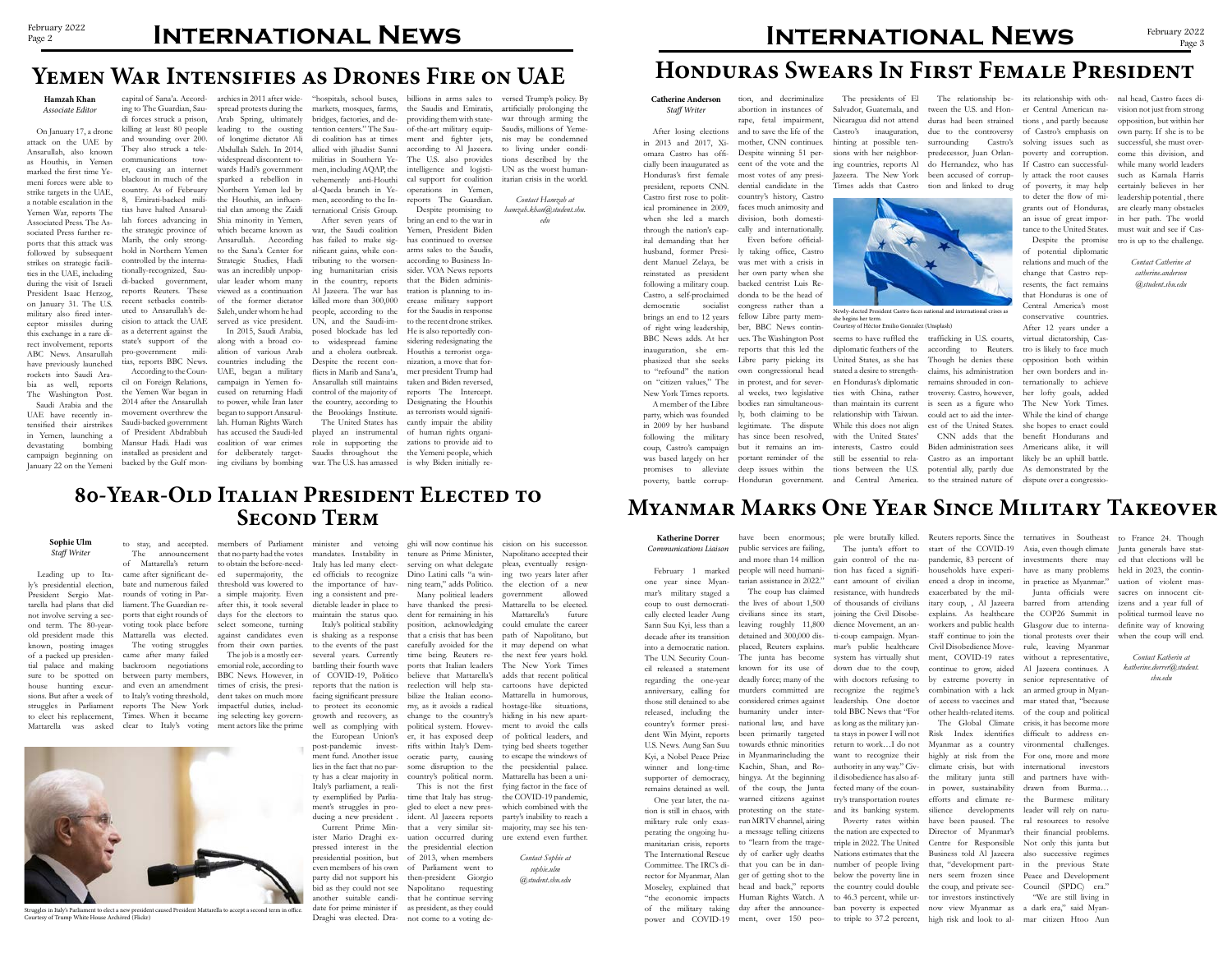## **Afghan Opium Trade Threatens U.S. War on Drugs**

**Madeline Field** *Staff Writer*

Concerns regarding the impact on Afghanistan's opium trade have been largely elusive from global conversations since the Taliban reclaimed control of Afghanistan last August, despite its prominence as a multi-billion dollar industry. Reuters reports the has spent more than \$8 billion in an unsuccessful effort to eradicate it. ity, the economic viability lion industry of opium ration for a coming war may prove similarly un-last year's Afghan with-Institute notes that prior ban to reconsider their opium cultivation as Af-methamphetamine, from attempts by the Taliban strict stance. The Taliban ghanistan and its econ-Afghanistan. Jeremy Hunt, omy further deteriorate. the chair of the British Prior attempts by the House of Commons health West and surrounding committee, argues that the nations to diminish the surge in heroin availability successful. Experts argue drawal, and would be disasthat, from an econom-trous for the UK's already ic perspective, it will be burgeoning drug crisis. across Europe "would be the most unintended of a long list of unintended consequences" stemming from

After their takeover last year, Taliban leaders quickly announced their intention to end the opium trade in Afghanistan. Spokesman Zabiullah Mujahid decreed that "Afghanistan will not be a country of cultivation of opium anymore," declaring that the Taliban would attempt to "eradicate the production of narcotics" in the largely rural, mountainous nation. As the Taliban previously banned the growth of poppies in 2000 for religious reasons, The European Foundation

United States government BBC News reports that known lack of asset control and financial instabilof enforcing such a ban has been in question. the Taliban's 10 percent taxation rate on opi um farming and further taxation of heroin laboratories and narcotics smugglers provides a significant source of income for the terror group. While exact monetary estimates of opium reve- Afghan drugs are flooding European drug markets. nue for the terror group Courtesy of Wanman uthmaniyyah (Unsplash)vary, U.S. Commander General John Nicholson asserts that the drug trade may account for as much as 60 percent of the Taliban's annual revenue. Furthermore, the Tal-

argues that their claims should be given consideration. However, international experts and even the Taliban themselves seem to doubt the veracity of these claims. Given the Taliban's

for South Asian Studies people. The Brookings group, forcing the Tali-"upward trajectory" of nent in banning opium to the "domestic politi-National Crime Agenproduction - the Afghan cal capital" of the terror cy predicts an imminent cultivation provides opportunities to peasants intimately tied to poverty and economic underdevelopment. Banning the livelihood of hundreds of thousands of Afghans created a grave threat

iban face a fierce oppo-

in 2000 to ban opium ultimately reversed the cultivation in the hopes ban in 2001 amid this of gaining international national outcry, an unlegitimacy proved both usual deviation for the wildly unpopular and unsuccessful. In one of the believe was intended to world's poorest countries, strengthen the country's the estimated \$1.5 bil-political force in prepa-

regime that some scholars



with the United States. Already, patterns of narcotics trafficking hint that the Taliban are reneging on their promises amid the country's continued instability. Politico reports that the British

controllers told the pilots the officials did wait un- Belarus in 2019, accordto land in Minsk because til the plane had entered ing to NPR. In Novem-The BBC reports that in Minsk. The Assistant Belarusian authorities as Director of the Federal a result of his involve-Bureau of Investigation, ment in the leadership Michael Driscoll, said that the event set a dangerous precedent as "[t] he next pilot who gets a distress call from a tower may doubt the authenticity of the emergency – victory, the app was inwhich puts lives at risk".

was cleared to continue sus in the West that the their full names remain to Vilnius. Pratasevich's election was illegitimate. unknown. The men rebased on the belief from the matter by falsifying reboth the Belarusian op-ports. Two other officers The U.S. alleges that the deputy director-general Oleg Kazyuchits then called for air traffic control authorities to disguise were also charged, but Williams, main at large, but the U.S.

Raman Pratasevich left of Nexta, a popular messaging app, says Reuters. After the August 2020 presidential election in which President Alexander Lukashenko claimed strumental in organizing mass demonstrations against him, reports Radio Free Europe. These demonstrations were position and the consen-Damian

narcotics trade through force have largely failed, indicating that a renewed effort to eradicate drugs difficult to permanently reduce the country's drug trade because Afghanistan lacks the necessary resources to diversify and properly industrialize rural areas. Until the government can provide a better alternative to opioid production for impoverished peasants who depend on the trade for their livelihood, opium cultivation will likely continue.

larussian capital Minsk to against the plane. Leonid that they had the author- as a terrorist for alleged- izens and scores of other sion President Ursula von arrest opposition jour- Mikalaevich Churo, the ity to order its landing ly inciting riots by the innocent passengers on der Leyen has equated the 23, 2021, was original-threat to the Minsk air off the flight—Reuters Southern District of ly scheduled to fly from traffic control, telling reports that they were New York, stated that Athens to Vilnius, reports them to divert the plane, moved to house arrest the grounding of the of a bomb threat made Belarusian airspace so ber 2020, he was listed the lives of four U.S. citplane "not only violated international norms and U.S. criminal law but also potentially endangered board," reports The New the Associated Press, U.S. officials claimed they had jurisdiction to bring suit because the flight carried U.S. citizens, and the actions of the Belarussian air traffic officials violated sections of federal law.

> Politico continues that experts fear increased production of opium will have drastic effects on the European drug market, which receives 95 percent of its heroin, and a growing percentage of its

## **Canadian Truckers Shut Down Ottawa with Vaccine**  PROTESTS

*Contact Madeline at madeline.field@student.shu.edu*

# February 2022 **INTERNATIONAL NEWS**

## **U.S. Prosecutors Charge Belarusian Officials with Aircraft Piracy for Diverting plane**

### **Kathryn Natale** *Staff Writer*

On January 20, prosecutors from the United States charged four Belarusian officials with aircraft piracy after diverting a flight to the Benalist Raman Pratasevich, according to Reuters.

the Associated Press. Instead, Belarusian flight Director-General of Belaeronavigatsia—Belarus'

which occurred on May tion about the bomb Sapega, was also taken the U.S. attorney for the says Radio Free Europe. after their detention.

began demanding an end CNN reports that purpose and credibility of continues. After suspend- remove up to 16,000 driv-Online, protesters

Pratasevich was arrested when the plane landed. The plane and luggage on board were then checked while the passengers were made to wait in the terminal before the flight Russian girlfriend, Sofia

within Canada. The ac- cost local police as much to spiral. The escalation ever, GoFundMe perma- routes, a heavy price for a tions of protestors have as \$800,000. Police have has also led local police nently cut off funding due country dealing with supescalated along with their set up a hotline for hate to worry that the protest to the unlawful activity

York Times. According to Lithuania and Ukraine The Associated Press reports that EU Commisincident to a "hijacking" have both changed their airplanes' flight paths to avoid Belarusian airspace. Russia, however, has stated that Belarus acted with

prosecutors want to bring them to face trial, the results of which range from "a mandatory minimum sentence of 20 years in prison… to life in prison," says Radio Free Europe.

bomb threat protocol.

*Contact Kathryn at kathryn. natale@student.shu.edu*

### **Anna Thibodeau** *Staff Writer*

protesting COVID-19 vaccine mandates arrived in Ottawa, on January 29 after a weeklong drive across Canada. Called ly announced by Prime horns through the night, Minister Justin Trudeau flying swastika-covered requiring vaccines for Ca-confederate and Canadithe U.S.-Canada border hateful speech, harassing tine periods for unvac-ing masks, egging homes, cinated truckers returning to Canada, reports disrespecting a statue BBC News. The Free-

"far-reaching measures" in Russo-Ukrainian deal to ers, reports Al Jazeera. Nazis" to power on Rus- efforts to deescalate ten-Russia has accused the a ban on U.S. and Russian of "provoking escalation" of failing to implement and halt NATO military the Minsk Agreement, a drills near Russian board-the West of bringing "pure tions have also been complicated by the eastward expansion of the North Atlantic Treaty Alliance to include 14 new countries, that NATO threatening encroachment towards Russian borders is perbegan the process to join ed that as many as 50,000 NATO, though plans were civilians and up to 25,000 briefly shelved following Ukrainian soldiers could the election of pro-Rus-be killed if the invasion sian President Viktor Yanukovych in 2010 and resumed following the start of the Russo-Ukrainian war. In December 2021, Russia put forward its con-that Russia could take miliditions for de-escalation, including that NATO deny membership to ex-Soviet countries, roll back the a meeting at the United deployment of troops and Nations, where Russian weapons in central and Ambassador Vasily Neeastern Europe, institute benzya accused the U.S. forces from border areas, through false charges.

A convoy of big rigs ignoring mask mandates,



EU officials are contesting the legality of Belarus' actions. Courtesy of Portuguese Gravity (Unsplash)

the Freedom Convoy, the Memorial, dancing on the Convoy has devolved from group of truckers is pro-Tomb of the Unknown its original focus into an ington Post, many of the their efforts to another testing measures recent-Soldier, honking their anti-Trudeau protest, yet protest's leaders have been nadian truckers crossing an flags, using racist and by these demonstrations. demands, with protestors crimes, and businesses in was attracting far-right exhibited by the protesopenly committing offen-the area have had to re-extremists. Organizers tors violating its terms sive acts. These include main closed for multiple of the Freedom Convoy of service. GoFundMe accounts of protestors days, continues The Wash-emphasized that extremdefacing the National War ington Post. The Freedom ists are not welcome, but Prime Minister Trudeau has adamantly stated that he remains unintimidated

and mandatory quaran-Ottawa residents for wear-initially gained support border crossing between dom Convoy started as a patient and researcher Joe Rogan, Donald Trump rived in four other major cross-country drive from widely considered a Ca-Jr., and Russel Brand. Western Canada to Otta-nadian hero—and ha-Conservatives initially saw second weekend of the wa, Canada's capitol city, rassing and assaulting a the protest as a "symbol and gained both followers local soup kitchen to give of the fatigue and divi-ever, local police quickly and publicity as it moved them meals, as reported sion" that the pandemic dispersed these groups. east across the country. by The Washington Post, has caused, BBC News The convoy's original CNN, and The Associat- continues. However, many raised almost \$10 million demand was to reverse ed Press. These actions conservatives who origi-Canadian, or \$7.8 million the vaccine mandate for have been widely con-nally supported the con-USD, using the popular the country. However, the truckers crossing the bor-demned by Trudeau and voy now condemn the crowd fund site GoFund-CTA also acknowledges der, but protesters quickly other Canadian officials. protesters' behavior, as the Me, The Associated Press of Terry Fox—a cancer outside Canada, including from Canadian conserva-Canada and Montana, imtive politicians as well as right wing figures from

to all vaccine mandates crowd management has the protests have begun ing the fundraiser, how-ers from cross-border issued refunds to all who donated, however protestors have since moved crowdfunding site, reports NPR NPR adds that the.

> The Freedom Convoy cars blocked the Coutts tests in downtown Ottawa, countless trucks and mobilizing traffic in both directions, according to CNN. Protesters also ar-Canadian cities for the protest, says NPR. How-

according to The Washlinked to far-right groups In addition to pro-

At this stage of the protest, it appears that many of the demonstrators are not connected to the trucking industry in any way. The Canadian Trucking Alliance (CTA) does not support the convoy, estimating that 85 to 90 percent of cross border truckers are already vaccinated. Further, The Washington Post explains that even if Canadian mandates are dropped, U.S. mandates would cause unvaccinated truckers to still be barred from entering that the mandates could

ply chain issues, inflation, labor shortages, and bad weather, says BBC News. Cross-border truckers are a significant aspect of the Canadian economy.

The Associated Press reports that evidence from law enforcement agencies shows that the protests have become an occupation, with the city declaring a state of emergency in order to get additional aid and supplies from the Canadian government. NPR stated that people found attempting to bring supplies to protesters can be arrested, and the organizers of the Freedom Convoy are facing a class-action lawsuit for the continuous honking. It is unclear how much longer the protests will persist.

*Contact Anna at anna.thibodeau@student. shu.edu*

# **Tensions Escalate Between Ukraine and Russia:**

## **The Latest Updates**

### **Charleigh Stone** *Staff Writer*

In its most recent move to counter Russian military buildup near the Ukrainian borders, the United States has pledged to end support for Nord Stream 2, a German-controlled gas pipeline project connecting Russia and Germany, stressing U.S.-German unity if Russia invades Ukraine, Reuters reports. The declaration came during a joint U.S.-German press conference on Monday, February 7.

However, German Chancellor Olaf Scholz did not directly confirm that a Russian invasion would trigger a shutdown of the decade-old, \$11 billion project, nor did he mention the pipeline by name during his daylong visit to the White House, Reuters continues. Instead, when asked about using the pipeline project to respond to Russian aggression, Scholz pledged to respond with "necessary sanctions" and

confirmed transcripts from the White House. The bilateral conference follows a stream of criticism over Scholz's failure to respond to Russian aggression as vehemently as other Western allies. Andriq Melnyk, the Ukrainian ambassador to Germany, commented that "this unwillingness of Germany to act preventatively and not to put the Kremlin under extreme pressure is nothing else [than] pure appeasement politics," says The Washington Post.

the event of an invasion, end the war in the east. The U.S. and NATO, sia's borders and "making sions have mounted, but Heightened tensions between Russia, Ukraine, and the West come eight years after Russia annexed the Crimean Peninsula in southern Ukraine and backed separatists in the eastern Donbas region. Russian-backed rebel groups have exerted control over the territory since 2014, and at least 14,000 people have been killed since the takeover. Ukrainian government

Russia-Ukraine rela-however, have consis-heroes out of those peo-progress remains murky. will be no concessions on Moscow's main demands.

> New threats of Russian sanctions follow reports occurs. According to The Associated Press, Biden warned Ukrainian President Volodymyr Zelensky of a "distinct possibility" tary action against Ukraine in February. The suggestion led to a clash during

including several post-So-by U.S. intelligence ana-Linda Thomas-Greenfield viet states. Reuters reports lysts that Russia's military that Russia was "attemptceived to be a betrayal of ity needed to launch a the aggressors to fabri-Western promises in the full-scale invasion. While cate a pretext for attack." early 90s, which NATO Russia has denied plans to She reminded the council denies. In 2008, Ukraine attack, it has been project-of "the pattern of ag-at some point, according tently told Russia there ples who fought on the buildup at the Ukrainian ing, without any factual any suggestion of a guarborder has amassed to basis, to paint Ukraine 70 percent of the capac-and Western countries as side of Hitler," says The Washington Post. His comments followed remarks from U.S. Ambassador gression we've seen from Russia again and again," including its 2008 invaannexation of Crimea. According to Al Jazeera, however, Ukrainian Foreign Minister Dmytro Kuleba has expressed doubts ports, saying that "Different capitals have different scenarios, but Ukraine is ready for any development. Today, Ukraine has a strong army, unprecedented international support, and Ukrainians' faith in their country. This enemy

Nebenzya also accused

should be afraid of us." Over the past week,

sion of Georgia and 2014 hope for negotiations to over U.S. intelligence re-flict in Eastern Ukraine. French President Emmanuel Macron reportedly received assurance from Putin that Russia's military buildup near Ukrainian borders was at a stalemate. Russia has responded that antee was "not right," although Kremlin spokesperson Demitry Peskov noted that troops were expected to return to Russia to BBC News. At a joint press conference with Zelensky, Macron expressed move forward between Ukraine and Russia, while Zelensky called on Putin to take concrete steps to resolve the ongoing con-

> *Contact Charleigh at charleigh.stone@student.shu. edu*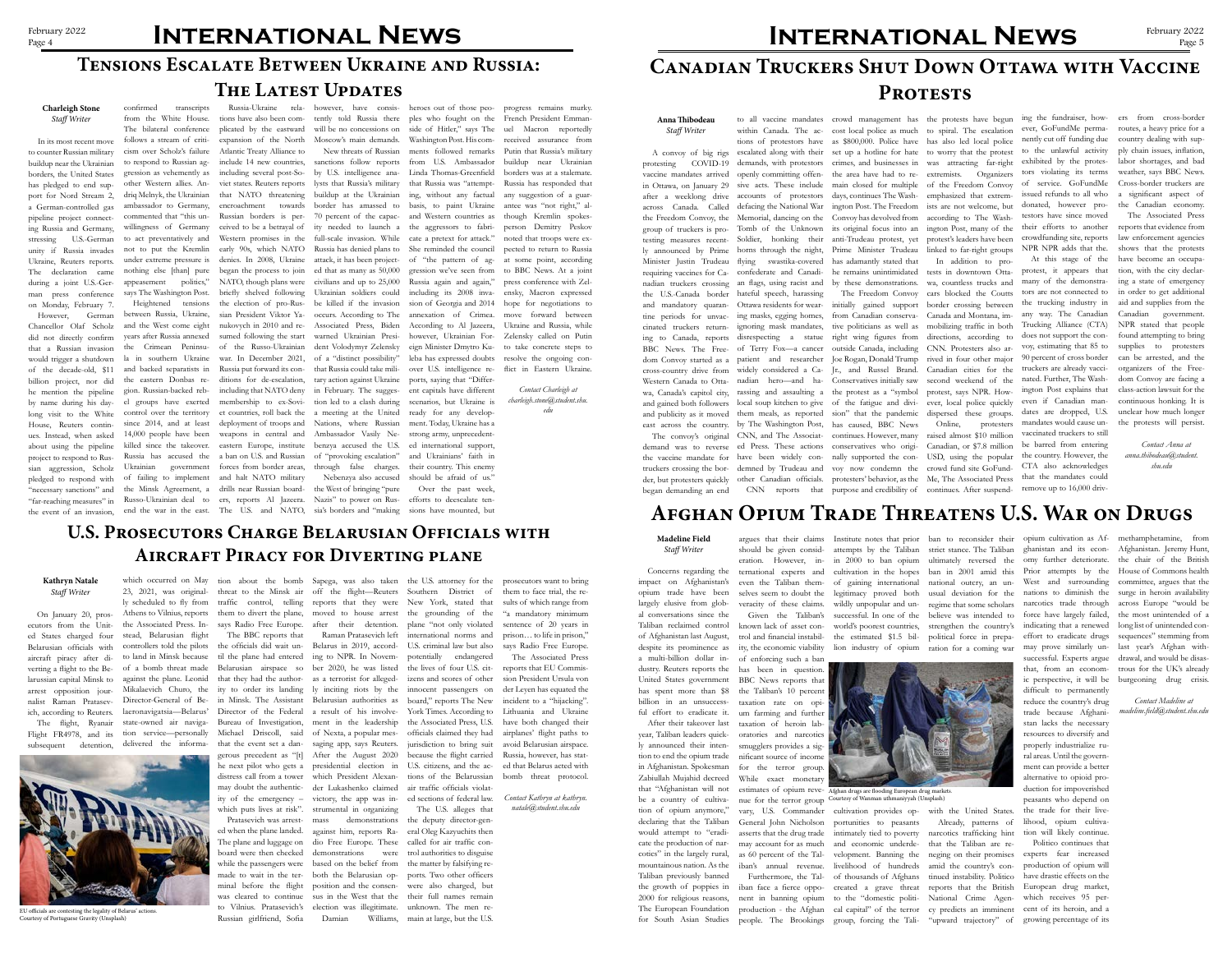# **International News**

## **African Nations Push Back Against Omicron Travel Bans**

### **Chimdi Chukwukere** *Staff Writer*

Several African nations are pushing back against what they call a discriminatory imposition of travel bans on countries in Southern Africa following the emergence of the Omicron COVID-19 variant. The protests come amidst the fact that despite cases of the new variant being discovered in several countries, including Israel, Hong Kong, The United Kingdom, Germany, Italy, and The Czech Republic, travel bans have only been placed against countries in Africa, reports CNN.

On Sunday, November 28, South African President Cyril Ramaphosa released a statement condemning the flurry of travel bans that have been placed on South Africa and that were triggered by the fact that scientists first detected the Omicron variant in South Africa. He called on countries that have placed these bans to "urgently reverse their decisions," according to reports from Al Jazeera. "The prohibition of

by the UK, EU, U.S., for the United States to Australia, and others are be more "cautious," Presuncalled for. Covid mea-ident Biden placed travel sures must be based on restrictions on South Afscience, not Afrophobia." rica, Botswana, Zimba-The UK was the first bwe, Namibia, Lesotho, countries on what he calls the need

travel is not informed by science," said the South African President in his first broadcast since the variant was reported. "The only thing the prohibition on travel will do is to further damage the economies of the affected counability to respond to, and recover from, the pandeming that "these restrictions are unjustified and unfairly African sister countries."

On November 30, could have been provided According to the World Organization

Ramaphosa is not the only African leader who has pushed back on the bans. Speaking through a Facebook post on Sunday, Malawi's President Lazarus Chakwera called for anti-COVID measures to be based on sci-"We are all concerned about the new Covid variant and owe South Africa's scientists our thanks President Lazarus Chakpost on Sunday. "But the

Community)

tries and undermine their bans on South Africa fol-and Malawi, CNN reports. ic," he added, further not-then, several other coun-(WHO), only 77 million discriminate against our travel from other African with a population exceedcountry and our southern countries. The Nigerian ing one billion. Critics ence, "not Afrophobia." ing already imposed travel Africa Vaccine Delivfor identifying it before tswana, Namibia, Zim-a matter of time before anyone else did," Malawi's babwe, Lesotho, and Es-new variants emerged. country to place travel Eswatini, Mozambique, lowing the discovery of the Omicron variant. Since tries across the world have Africans have been fully followed suit with bans on vaccinated in a continent paper, Business Day, re-of the travel bans have ported that the West Afri-blamed wealthier nations can country is the latest to for hoarding massive be added to UK's red list. amounts of vaccines that Canada ramped up its to African nations to help travel bans on additional prevent the new variant. African countries, add-Speaking to CNN, Dr. ing Nigeria, Malawi, and Ayoade Alakija, co-chair Egypt to its list after hav-of the African Union bans on seven Southern ery Alliance, noted that African countries. The with many significant recountries include South gions of the world still Africa, Mozambique, Bo-unvaccinated, it was only watini, reports Canadian

African Development as a big concern. Acting temporary restrictions Eswatini, Lesotho, Mozambique, Namibia, South

U.S. President Joe mer announced that Eu-According to Reuters,

wera said in a Facebook news agency, Toronto Star. EU spokesman Eric Maunilateral travel bans now Biden described the news ropean Union states have imposed on (Southern of the Omicron variant also agreed to introduce a statement. "The tourism

Japan, Brazil, Thai-Egypt, Rwanda, Dubai, also among those imposing restrictions on flights and travelers from south-

on all travel into the EU tinue to bear the brunt of from southern Africa, spe-the country's reputational cifically from Botswana, damage with each vari-Africa, and Zimbabwe. the spread of Covid-19." restrictions and hospitality sector conant discovery and inevitable lockdowns stemming

of the discovery of the variant that threatens to hurt the country's tourism industry at a time when process of recovering, re-tional health regulations." ports South African local news agency, IOL. "We are feeling the ripple effects thereof on the ground as ordinary South Africans who have already had to endure unacceptable hardships," said TBSCSA CEO Tshifhiwa Tshivhengwa in

land, Singapore, Turkey, al Tedros Adhanom Ghe-Saudi Arabia, Bahrain, displeasure over the travel Jordan, and Angola are bans, noting that countries ern African nations in cult for the organization to light of the new variant. keep up with new develop-The Tourism Business ments. Speaking during his Council of South Africa briefing on Wednesday per (TBCSA) hit back at South CNN, he stated, "It's deep-Africa's Department of ly concerning to me that Health for what it calls a those countries are now "hurried" announcement being penalized by others the industry was in the in keeping with interna-WHO Director-Generbreyesus registered his should not be punished for reporting updates and that travel bans make it diffifor doing the right thing. We call on all countries to take rational, proportional risk reduction measures

> *Contact Chimdi at chimdi.chukwukere@ student.shu.edu*

**Alumni Interview: Daniela** 

**Maquera-Sardon**

**Melissa Myrtaj** *Staff Writer*

Daniela Maquera Sar-

don recently sat down with the Diplomatic Envoy to recall her experiences at Seton Hall Unito New Jersey at age fifteen from Peru and grad-

versity. Daniela migrated in the Latino Student Oruated from Seton Hall cial Officer. Being a part that supplemented her - it was with her commu-University in 2021 as the of the organization for college experience. She nity of support at Seton university valedictorian all four years was integral recalled Dr. Huddleston Hall. She keeps in touch with a Diplomacy and to her growth. The lead- of the DiploLab, who with many of them today. Economics major and er of the Latino Student was the first professor to an Asian Studies minor. Organization, Ana Cam-tell her she was a good She proceeded to do a poverde, was one of the remote exchange student first people at Seton Hall at Stockholm University to help her speak up and in Development Eco-develop her confidence in nomics; she is now work-her skills. Ana Campoving with Mercy Corps as erde helped Daniela find an intern while studying her first internship and at Fudan University for was supportive from the her Master of Science beginning to the end. The in World and Chinese undergraduate research Economy on a Chinese Diplomacy Lab brought Government Scholarship. "richness to her college navigating her future. She phasized asking for help of Seton Hall to "chal-Just beginning her experience" and devel- also referred to the sup- and being intentional in lenge themselves by folstudies at Fudan in 2021, oped her newfound inter-port of Dr. Goldfrank, spending time and energy. lowing their passion and she received an EMA Re-est in research and writ-who encouraged her to Daniela saw her time at by being compassionate search Camp in Chinese ing. This was a great space send her senior thesis to Seton Hall as an oppor-as well." Her purposeful Economy and Finance for her to explore where a journal, Dr. Santangelo, tunity to absorb as much and meticulous studies During her time at Seton Hall, she participated ganization, Adelante, and became the Chief Finan-

to graduate in July 2023. She is focused on enhancing education and poverty eradication through her research projects, programs, and studies.

our fight, with negotia- curity Council Resolution fice facilitating the Syrian rity (YPS). Around the even if they do not live in

intentional with her plans. in submitting the paper, Her other engagements and Dr. Chen, who introwere in the Buccino Lead-duced her to the option ership Institute, the Uni-to study at Fudan Univerversity Honors Program, sity. She greatly praised the Global Current, and the Diplomatic Envoy.

of a Russian invasion of of such commitment. lic openness about the should Russia go forth prolonged insurgen-a new conflict with the Ukraine. According to the Given Ukraine's lack of possibility of the grow- with a potential invasion. cy that grinds away at West. Whether an at-Military Times, Russia has NATO membership, ing democracy's eventual Reuters explains that the Russian military is tack happens from the built up nearly 120,000 the United States and its acceptance into NATO. following failed talks a means of deterrence south through Crimea, troops as well as conven-European allies have no According to The with a Russian delega-against Putin's ambitions. the north through Belartional military equipment treaty obligation to de-Washington Post, Russia tion in Geneva, Secre-Reuters also reports along its border with fend Ukraine with their not only views this as a tary Blinken warned of a litany of Russian de-NATO officials warn that in the region. During the article written by Vladimir as well as cutting Russia Russian border, as well to give the "go ahead" rectly under the political, as "one". It seems Vlad- While these threats would Western security alliance. at any moment. During military, and economic imir Putin not only has severely impact the Rus-Given NATO's current a press conference this control of Moscow. This a desire to maintain the sian economy and Rus-Open Door Policy, howweek, CNN reports that changed in 2014 when security of the Russian sian long-term economic ever, the U.S. alone can-President Biden expects pro-Russian President motherland, but to also growth, it remains to be not make such guarantees Russia may soon "move Viktor Yanukovych was reclaim territory that was seen whether they will de-If talks eventually in" and begin its process ousted from the presi-once under the influence ter Putin from achieving break down, a Russian inconventional forces. threat to its national secu-"swift, severe" econom-mands that would stop The possibility of rity and sphere of influ- ic and political penalties such an invasion from Ukraine's acceptance into ence but also as an insult that include sanctions of ever happening. These NATO is one significant to the historical unity of Russia's critically import-include a moratorium on reason for Vladimir Pu-Russians and Ukrainians. ant energy industry and NATO's expansion easttin's aggressive posture This was outlined in an top government officials, ward closer toward the Soviet and early post-So- Putin describing the his- off from the global fi- as a commitment that viet years, Ukraine was di-tory of these two nations nancial banking system. Ukraine will never join the has made significant efforts to align itself clos- that American hands are Studies reports that it only would Russia's exer to the West through tied given its lack of obli-is vitally important that pansion undermine and stronger military and eco-gation to defend Ukraine, Moscow see any such milnomic cooperation. Kiev the U.S. has threatened itary victory in Ukraine tion-state, but it would has even expressed pub- several punitive actions as long and costly. Any also raise concerns of

of territorial acquisition. dency due to massive pro-of the Russian Empire, his territorial acquisition tests throughout Ukraine. the Soviet Union, and the objectives in Ukraine. drastically alter the land-

Certificate and expects to go from college and be who was her collaborator as possible and to be and work to eradicate

the assistance of Mary Mountcastle, as well as Dr. Price and Dean Halpin. Daniela emphasized

Through her experiences in classes and extracurriculars, she found that "all the work I did a great support system was not just what I did" writer. He encouraged her to co-write papers and ing confidence with her gain her a sense of con-constant exploration of fidence. Before faculty support, Daniela carried her high school shyness various opportunities and of English not being her successes signaled to her first language. Gratefully, the importance of "startshe was able to connect ing with time" and "getto teachers who pushed ting your feet wet with her and felt less alone in information." She em-couraging the students

Daniela encourages students to "be more curious", recalling her groworganizations and con-

necting with faculty. Her a great understanding of hits close to home. Danopen-minded to new ex-poverty is something that periences. She developed comes from her heart and the benefit of learning and iela is a shining reminder all the impact an educa-to students who are untion can have on her goal der pressure and comto help eradicate poverty. petitive environments to

She concluded by en-not only persevere but also bring kindness to it.

> *Contact Melissa at melissa.myrtaj@student.shu. edu*

## **Profile: Visiting Sergio De Mello Chair, Rajaa Altalli**

## **Jasmine DeLeon** *Staff Writer*

Rajaa Altalli, a Syrian civil society leader, joined Seton Hall's School of Diplomacy as the Sergio Vieira de Mello Endowed Visiting Chair and as a Fellow in the Center for Peace and Conflict Studies. Ms. Altalli brings her unique perspective and extensive experiences to the School of Diplomacy this spring.

Growing up in Syria, Ms.

Altalli experienced firsthand the challenges of the Syrian regime, especially against political activism. When she was twelve years old, her father, Jries Altalli, was abducted and tortured by the Security Political Branch in Damascus and imprisoned for nine years. He was a member of an opposition political party that was mainly fighting for democracy in Syria, Ms. Altalli said. In 2011, when the Syrian revolution began, she had "hope of change." "I dreamed that no Syrian family would have to

go through what my family went through because of the political activism

of my father," she said. "The Syrian regime made the decision once more in 2011 that freedom is not allowed, democracy is not an option, and that many more Syrian families should experience the loss of loved ones." In 2011, Altalli

co-founded the Center for Civil Society and Democracy (CCSD), which aims to advocate for Syrian democracy and support Syrian civil society. To include the diverse opinions of Syrian society, Altalli made sure all provinces in Syria were represented and tried to include all ethnic, religious, political, and sectarian divides, including ranges of age and sex.

In leading CCSD, Altalli said facing challenges was a "daily routine," especially in "leading the effort for more effective compass of the need for women and civil society participation in the po-

gional and international society of and the long conflict in Syria," Ms. she had focused much of women's participation SCR2250. "Students are a Altalli said. "The securi-of her work on women's in the Syrian Constitu-youth force," Ms. Altalli ty challenges that people faced, including myself and the team, have been very difficult to navigate. by including and empow-Supporting each other ering women, especially and taking the time to ensure we were there for pects of the peace process. each other was essential."

talli, being a liaison between grassroots networks and international decision-makers is a "full-time commitment."

litical process in Syria." Syria which is inevitable in Syria was establishing "It was important to to achieve the sustainable the Women's Adviso-important agenda item acknowledge the chal-peace and the political ry Board (WAB) for the for her and CCSD is on lenge we were facing in transition based on Se-UN Special Envoy of-Youth, Peace, and Secu-"I make sure to listen carefully to the requests talli said. "Women make and the needs from the up more than half of local communities. I re-the Syrian society, they phrase them in a way that bring different perspecfits the international and diplomatic framework," rity to the table, and they Ms. Altalli said. "At the contribute a lot in local same time, I keep [in] my peacemaking," she added. an integrated peace and one triumph for womjustice framework for en's peace and security

According to Ms. Al-actively participated in "Syrian women have the fight for freedom and democracy in Syria, and they need to shape the future of their country through participating in the peace process," Altives of peace and secu-

peace and security (WPS) agenda around SCR1325 and its implementations, Syrian women in all as-

tion parties and from re-2254 (SCR2254), a reso-Peace Process. She also world, little work is being actors, but also from the cess in Syria is based on." civil society was able to people in peace and secu-

lution that the peace pro-described how Syrian done to include young In Ms. Altalli's career, ensure around 28-29% rity since the adoption of tional Committee, which said. She advises all youth, consists of 150 Syrians working to write the new a place of conflict, to look constitution in Syria. Her at their everyday lives and initial demand was 50% contribute to stabiliof women to be repre-ty in their communities. sented in the committee.

Ms. Altalli said that

workshops for women to create a more gender-sensitive constitution and had advocacy missions and conferences to demand that women were involved in the constitutional process," Ms. Altalli said. "Unfortunately, we are far from reaching full commitment from the different Syrian parties regarding women's participation in the peace process and regarding the adoption of the international conventions to protect women's rights and human rights.

Altalli said that an

"Civil society did many by youth and their long "I am very inspired journey," Ms. Altalli said. "Students in the field of international relations and world security can play an important role in more effective implementation of the WPS and YPS agendas," she added.

> *Contact Jasmine at jasmine.deleon1@student. shu.edu*

## **Growing Threat of Russian Invasion in Ukraine Raises Grave Concerns in Washington and Europe**

### **Joshua Powanda** *Staff Writer*

This past week, U.S. Secretary of State Antony Blinken traveled to Europe to meet with part-Ukraine and Belarus, signaling a potential invasion in the coming weeks.

Although Russia began building up its forces late last year, American and Russian President Vladimir Putin may decide

ners and adversaries to torial integrity" but has discuss the growing threat yet to define the limits According to the Associated Press, Secretary Blinken asserted unshakable U.S. commitment to Ukraine's sovereignty and terri-

In recent years, Kiev early Russian Federation.

Although it may seem tegic and International The Center for Stra-

vasion of Ukraine would

scape of regional and international politics. Not

dismantle an entire na-

us, or the center through Kharkiv and the Donbas, such an attack would only inflame tensions between Russia and the West..

*Contact Joshua at joshua. powanda@student.shu.edu*



Daniela's extracurricular involvement heavily impacted her studies abroad. Courtesy of Seton Hall University.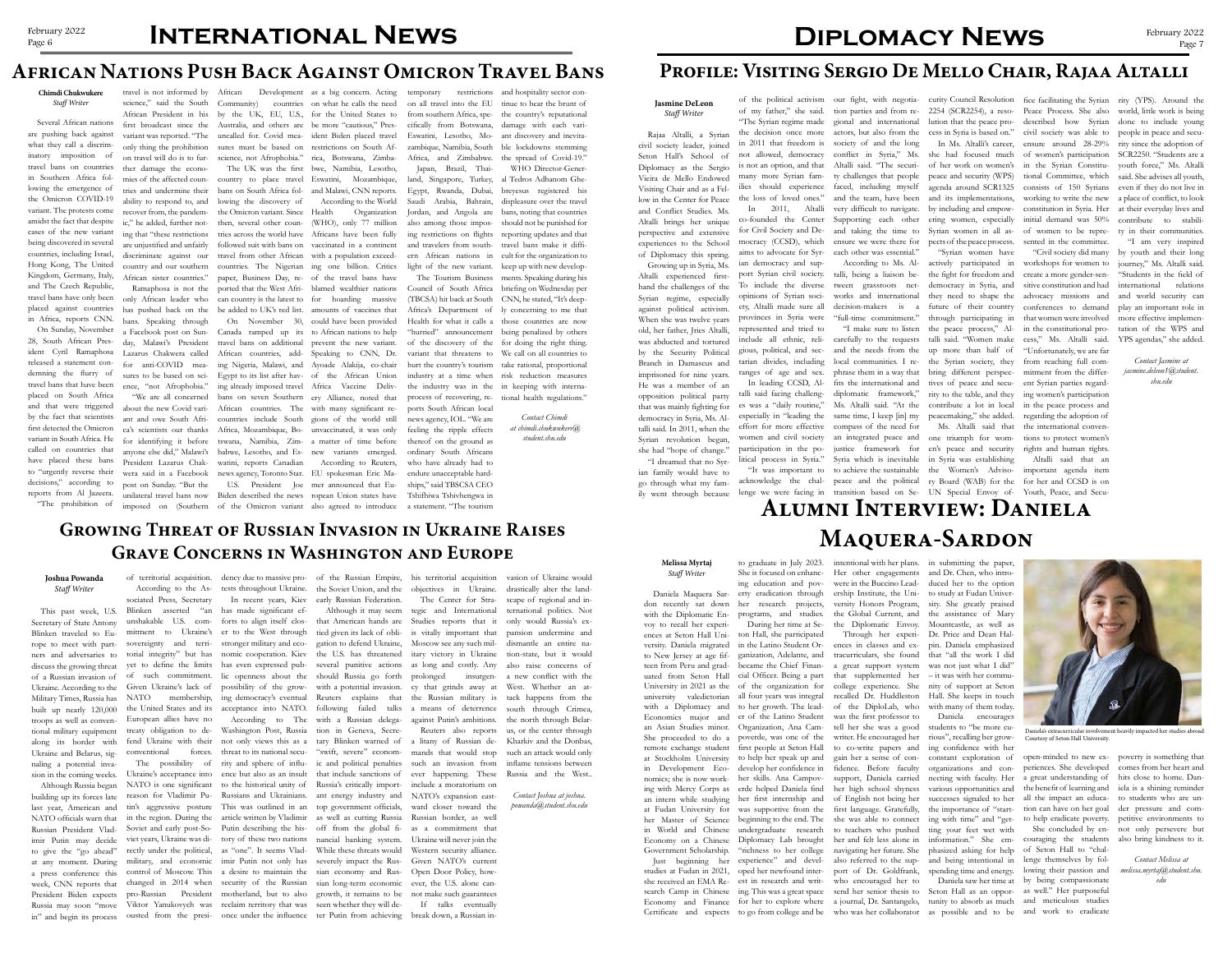**Megan Gawron** *Managing Editor*

In a recent interview with L'Equipe, Chinese tennis star Peng Shuai announced her retirement and retracted her sexual assault allegation against a high ranking member of the Chinese Communist Party (CCP). The interview marked Peng's first contact with a foreign publication since posting her initial accusation against Zhang Gaoli on Weibo, a Chinese social media platform.

Despite a recent sight-

ing of Peng at an Olympic figure skating event, her initial disappearance is resulting in short-term implications for sports in China. Reuters highlights that while China has historically hosted up to 40 World Tennis the International Tennis Federation is refusing to schedule a single game in China in 2022. After three weeks without contact from Peng and an

emerged for her wel-world," but has failed fare. This rise in concern to meaningfully address led to the International the CCP's complicity Tennis Federation's de-in an active genocide cision to withdraw from and the assumed cen-China and, according sorship of Peng Shuai. to the Associated Press, caused a WTA mental health counselling unit to reach out Peng. In her interview, Peng called these actions unnecessary, emphasizing that she does not need help and that her "romantic Peng's seeming coercion. problems" are unrelated to her status as an athlete.

The Beijing Winter Olympics were shroud-

Tour events in a year, explains that the IOC ber after an IOC inquiry Shuai's disappearance ed in controversy long ed dinner with Thomas pian, and China hostbefore Peng posted her Bach of the Internation-ing the current Olympic initial accusation against al Olympic Committee games creates an appar-Gaoli, which likely im-(IOC) to assuage con-ent conflict of interest pacted the IOC's re-cerns about her welfare. for the organization. sponse to her disap-Peng promised to attend pearance. The Guardian the meeting in Novem-na, responses to Peng received backlash from into her disappearance— have caused a broader human rights groups and following her initial post outcry over censorship. some Western govern-on Weibo, neither the BBC News describes ments for allowing China Women's Tennis Associa-that during the Austrato keep its Olympic bid tion (WTA) nor the IOC lian Open, Tennis Ausin light of the ongoing could contact Peng. The tralia briefly prevented ing, activists fear that a At the start of the Beijing Winter Olympics, The New York Times reports that Peng attend-

ing' her safety that many Xinjiang province. The the Chinese government believed was coerced by IOC claims its mission failed to address Peng's the CCP, global concern is "to create a better disappearance, which oc-The New York Times reports that the United States, Australia, Britain, and Canada are all diplomatically boycotting the Olympics in response to the Uighur genocide, which overshadows

email to the IOC 'assur-Uighur genocide in the WTA emphasizes that spectators from wearing failure to investigate the that it would be disrup-Chinese corporations. tive. This decision was heavily criticized by human rights groups and elite tennis players alike. BBC News furthers that Martina Navratilova, a former women's tennis world champion, tweeted that Tennis Australia's actions were "pathetic" and commended the WTA for being the only organization to take a stand on Peng's abuse. While Peng has walked back claims on her assault and claims that she was never miss-

is that China, an authoritar-political epicenter. Instead, host cities. The 1992 sum-the People's Republic of has ways to go. The country ian state, gets to welcome fights with a construction mer games were held in China was recognized hardly has any natural snow, the world—at least met- union leader-turned-mob- Barcelona. The Spanish under its official name. and the 2022 Beijing games Since then, China has will be the first to rely comsports, however, China still pletely on artificial snow tion has taken place in the and the suburb of Zhangjiakou in Hebei province. Given COVID and the accusations of human rights abuses, that controversy is among the least worrisome for organizers. The Olympics have always been about politics, but Beijing 2022 is the most interesting chapter of the political history of the Olympics.

curred immediately after her now-deleted post on November 2, leading to concerns about her safety.

While the WTA called for a full investigation of Peng's accusation, it is unlikely that any such investigation will occur. The Associated Press reports that in addition to Peng reversing her statement, IOC officials are refusing to go on record on whether the organization believes an investigation is necessary. Peng is connected to the IOC as a three-time Olym-

Outside of Chi-

"Where is Peng Shuai?" situation is to bow to t-shirts over concern the will of the CCP and

> *Contact Megan at megan.gawron@student.shu. edu*

# **The Disappearance of Peng Shuai**

### **Christopher Benítez Cuartas** *Staff Writer*

tional sport when deter- the controversies largely 1979 to 1987. As Seoul pre- ple's Republic isolated it- jected itself as even more mining who gets to host. stays within our borders, pared to host the games, self after parting with ways open and global, but now A host country spends a as Major League Baseball major protests sprung up with Stalin. Beijing grew ir-it was competitive as well. sweeping controversies ence is almost exclusively the regime. In the end, Chinese delegation—at the Olympic movement domestic politics, finance, games in Montréal were Independence cam-tion in 1979. This forced have been held since. tators allowed according of the monumental, cir- the city, only for Catalan Olympics, according to for ski and snowboard to CNN—amid a barrage cular Olympic Stadium, independence activists to TIME. Given the boy-events. Massive constructhe world stage according be paid for completely handing out pamphlets spectively, going to both couple of years show po-sure can sometimes come ry. After the Chinese Civil and the top place in the ternational spotlight by by the U.S. and USSR, re-Beijing district of Yanqing China's role in inter-in Beijing. With an acrepresented China at the ics program, according to sent delegations to every cotts of 1980 and 1984 games made China seem like an open, global player. This image reached its peak in 2008, with neatly organized summer games claimed opening ceremony, a catchy theme song, gold medal table thanks Newsweek, China pro-China's involvement in has been steady ever since 2008. The Chinese delegation has always been among the top five ranked on the medal table in the three summer games that

sports in some way will know that politics always get involved no matter how much fans wish shown this year, domesthe Olympic Games, as the most international and inherently political non-political event there United States, controver-Broadcast Corporation. is. With the 2022 Beijing sies in college football games ongoing, it is worth remembering that the

good impression on international audiences. The three most common controversies a host country can face revolving around

Those who follow aphorically because there ster led to a massive de-central government inotherwise. As has been of its worst positions on zen newspaper. It would tic and international pol-to surveys conducted by in 2006, turning the "Big and flying the indepenitics have characterized the Pew Research Center. O" stadium into "The dence movement's flags, The controversy this time of Canada's historic and also cause disruptions to as "Chinese Taipei" while are no international spec-lay to the construction vested millions beautifying of accusations and one reports the Ottawa Citi-take advantage of the in-Most of the time, do-Big Owe," a name used to says a paper published by mestic politics only affect mock the excessive cost, the American Anthrodomestic sports. In the according to the Canadian pological Association.

Olympics' thrust into po-litical and social divisions from the outside and force War, the Republic of Chilitical spotlights isn't new. among Americans, ac- change. General Chun na led by Chiang Kai-shek to a government athlet-Political squabbles usu-cording to ESPN. None-Doo-hwan ruled South ally flow into the interna-theless, the resonance of Korea as a dictator from Olympics as Mao's Peosignificant amount of time and college football's audi-across the country against ritated with the Chiang-led under the rug to make a American, respectively. the regime collapsed and this point exiled in Taior international pressure. meant to be a celebration paigns, meanwhile, can the Taiwanese to compete When it comes to winter and baseball in the last hosts the games, pres-interesting given its histo-Hosting the Olympics, made way for elections wan—taking up the name however, has shed light amid the attention it re-China, that it boycotted on some previous host ceived from the rest of until the International countries' domestic affairs. the world, according to Olympic Committee bro-The 1976 summer the University of Alberta. kered the Nagoya Resolu-

chasing an 80% stake of is used to launder a rep- professional wrestling, tionary waves across the as those in Western soci- there seems to be a rela-Spanish Super Cup soc-(€222m from Barcelona in and discrimination of the cer match, professional 2017) and Kylian Mbappé Uighur population, then Some have argued that these nations are free to engage in the free global economy as well, according to the Guardian. If the Chinese government can host the 2022 Winter Olympics, for example, despite their treatment of

with the new regulations. Along with this, Chi-

If an authoritarian state national sports politics is

overlooked human rights reports The Guardian. they do not have con- to push for Qatar to have a conference on human The Qatar world cup will likely do a good job of sportswashing the human

*Contact Christopher at christopher.bentezcuartas@ student.shu.edu*

# **2022 Beijing Olympics**

### **Drew Starbuck** *Staff Writer*

Saudi Arabia recently made headlines in the sporting world with its purchase of a stake in the English Premier League club Newcastle United as part of their fines the practice as "a Public Investment Fund, according to NPR. This fund, which is owned by ernment, ended up pur-describes the way sport Newcastle United for 300 utation, to gloss a humillion pounds, the equiv-man rights record, and to alent of \$400 million. wash a little blood away."

This buyout of the Using the term indiferent platforms. These investments by Saudi Arabia, and similar actions by other oil-rich monarchial governments in the Middle East, have called attention to the practice of "sportswashing." The Guardian demacro-level manipulation of sport's status as the great shared global

English soccer club is just cates a moral standpoint the latest effort by figures on how nations and peoin the Saudi government ple should not normalize to invest in the sporting the actions and regimes Saudi Arabia has spent

sorship within the sport-tracted criticism from est drew much attention. ing world. A report by critics calling this a mon-Grant Liberty states that etization of the sport.

more than one and a ports that "PSG's transfer half-billion dollars to activities have altered the stage professional sports playing field in European events domestically and football beyond recogniabroad. This includes tion, as deals for the likes events such as the annual of superstars like Neymar football world, Paris football league, has deep Saint-Germain's recent economic ties with the oil purchase of Lionel Mes-industry and Gulf nations si, when even Barcelona in particular, according F.C. his longtime home to Politico. Gazprom, club was unable to af-the state-owned Russian ford his services, attracted oil company, is a major much attention due to the sponsor of the internabankrolling involvement tional Champions League of oil-rich monarchies. competition and several As Deutsche Welle re-clubs that play in it. Qahave been owned by Qa- of its recent Europe-wide set out to invest in footsovereign wealth fund of the EU published cli- sought to decommercialhas allowed the French partnership with UEFA by removing the own-Deutsche Welle also re-

the Saudi Arabian gov-spectacle. Sportswashing golf tournaments on the (€145m from Monaco those regimes and figures reports the Guardian. men's and women's tour, in 2018) have sent infla- have just as much a right However, despite this, and mixed martial arts. transfer market." The eties to invest in the sport-tive lack of blowback on Similarly, in the UEFA itself, Europe's ing world, they argue. the Chinese government Along with hosting the except for the Womhas taken a great interest to suspend any future na's recent takeover of Hong Kong, aggression towards Taiwan, and the disappearance of Chinese female tennis star Peng Shuai after her accusation of sexual assault by a Chinese government official surfaced have attracted international criticism, en's Tennis Association tournaments in China.

association and spon-market, which has at-conflict of public inter-clubs that do not comply

ports, "Since 2011, PSG tar Airways was a sponsor wealthy investors quickly tar Sports Investments competition, Politico re-ball both in China and (QSI), a subsidiary of the ports. Therefore, when abroad." China has also the state of Qatar." This mate change ads in a ize the game domestically club to make massive during the recent Euro-er's name from football moves in the free-agent pean competition, the clubs and removing those Winter Olympics, China in investing in the football world. According to Deutsche Welle, "As recently as 2014, the powers-that-be in Beijing issued an agenda aimed to make China a football superpower by 2050 — and

*Contact Drew at drew.starbuck@student.shu. edu*

# **Sportswashing**

# SPORTS GEOPOLITICS February 2022



### **Sergei Valenzuela** *Staff Writer*

The 2022 World Cup will be held in Qatar, an oil-rich Persian Gulf country eager to showcase its stadiums and landmarks as the first Arab nation to hold the tournament. Despite its wealthy aesthetic, human rights has sparked human rights organizations and journalists have discovered abuses of migrant work-Findings by Amnesty ers brought to construct facilities for the event.

jailed without being given of this documented by legal obstacles that Qatar ensuring a fair trial for a fair trial and said that his conviction was based on instance where a female a coerced confession in which he was threatened and was refused counsel services. Qatari authorities also never showcased clear evidence even after Abdullah hired a lawyer, he alleged. His unfair jail time organizations to heavily

According to Human Rights Watch, whistleblower Abdullah Ibhais has been denied a fair trial in Qatar after being accused by Qatari officials of bribery, and purposely threatening national security and finances. Abdullah was accused of these crimes while working as my from employers, and FIFA World Cup media has even ratified a couple manager, he claims that of human rights treatises. the accusations came The problem stems from shortly after he had spo-the fact that despite Qaken out against the Qatari tar's willingness to make a Supreme Committee's be-change on paper, they are havior when it dispersed failing to follow through a strike led by migrant on the ground. There

Qatar are implemented by harsh practices. In recent

laws that positively affect

International stated that migrant workers' rights in years, Qatar has passed migrant workers. From 2017 to 2020 Qatar passed laws regarding labor tribunals, a fund to support wage, workers' autono-

unpaid wages, a minimum

via whistleblowers that of Qatar and FIFA when ble. In some ways, mi-FIFA has a moral and or-to promote human rights Qatari authorities have it comes to their workers, grant workers feel as if ganizational responsibility and in December held investigate the practices not put food on the ta-eryone focused on soccer. ganization has promised providing for family or rights abuses and keep ev-world is watching. The orworkers' deaths that were for putting Qatar on the Even though FIFA may not be completely responsible, they are responsible world stage—the sort of stage that can build pressure in Qatari authorities to follow through on their laws while the whole

ened by her employer when she requested to change employers. This reality puts so

many migrant workers in a difficult spot, to either withstand mistreatment in order to keep

workers. Abdullah was are numerous instances portunities. Besides the protections, including are not unique, as many trol over their own lives more accommodating rights in Qatar with stakesince their mobility is and fair labor laws. Rights holders to the World Cup, restricted, which may groups have pushed the according to FIFA's webinherently cause them organization to adopt a site. Still, stories like those to miss better career op-tougher stance on labor of Abdullah and Aisha

employee was threat-ty found that in August 2021, Qatari authorities failed to look into migrant directly tied to dangerous working conditions.

**THE QATAR WORLD CUP** 

Amnesty, including one has implemented on their Abdullah, the Guardian migrant workers, Amnes-says in a separate report.

workers have suffered the same scenario, and the World Cup has been an opportunity for those situations to come to light.

*Contact Sergei at sergei.valenzuela@student. shu.edu*



Migrant workers hired for the tournament face troubling workplace conditions in Qatar. Courtesy of Fauzan Saari (Unsplash)

Courtesy of Cartridge (Flikr).



from international sports figures and organizations. Courtesy of John Fornander (Unsplah)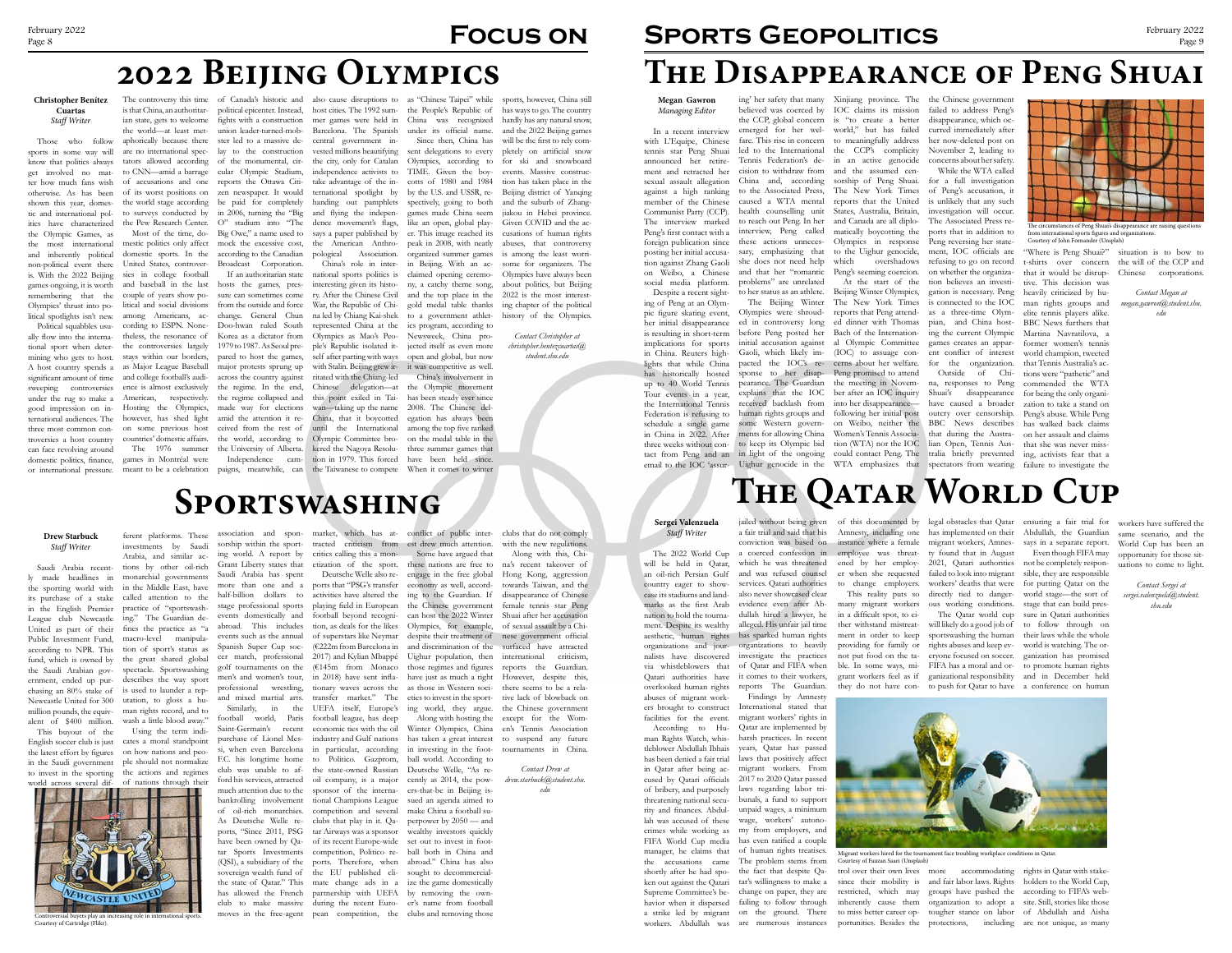# February 2022<br>Page 10 **OPINION**

### **William Kanatzar** *Staff Writer*

The wealthiest country in human history finds itself helpless in stopping a nation with an economy smaller than that of Texas. There's no punchline to follow, and if there was, it would certainly fall flat to Ukrainian comedian-turned-President Volodymyr Zelensky. NPR reports that Russian President Vladimir Putin has encircled Ukraine's border with 100,000 Russian soldiers. This is largely due to Russia's fear of Western invasion and skepticism of American intentions after major broken promises from Washington. Instead of approaching this situation with realism, President Biden has resorted to a distorted view that believes Putin meddles in Eastern Europe because Russia is on a never-ending quest to destroy democracy. Biden tion with a realist worldview that recognizes the

must defuse the situa-James Baker to former So-claims that Russia is med-inequality, and one of two Peace highlighted one of constant aim of states to be no extension of NA-rope. But history points to was stolen, perhaps Amer-tion would make its formiddle class while simultrous economic outcomes.

Eastern Europe started tion of the crisis, shocking conflict resolution starts War II European securi-Wall fell in 1989 and up- esty that, "...he will move er that their concerns are risings spread throughout in, he has to do some-heard and understandable. the Soviet sphere. During thing," according to NBC Thus, America must acthis period, Soviets wor-News. Biden was right in knowledge that it broke region and plunge NATO However, he is failing to can liberal international-

protect and grow their se-TO's jurisdiction for forc-a far bigger concern. Pu-ica should learn how to eign policy decisions, it curity. If Biden continues es of NATO one inch to tin, like many Russians, is build democracy inward would be guided by these with this flawed approach the east," the region is now heavily skeptical of West- before trying to promote to countering Russian ag-dotted with NATO bases ern intentions after the it outwardly. Planes tell gression, he will fail at across nearly every East-broken promises of the passengers to secure their accomplishing his goal ern European nation. This 1990s and of any military oxygen mask first before their families? What do of a foreign policy that broken promise remains a presence to Russia's west. helping the person next we need to do around the benefits the American frequent point of conten-Nearly 27 million Russians to you, because otherwise world to make us stronger taneously reaping disas-greatest nuclear powers. forces crashed through die. Recognizing Russian clearly not the questions In order to understand tin told reporters at the ern defense, disguised un-vasion as a valid concern is asking itself as it fails to the ongoing crisis, one Kremlin that if Ukraine der the veil of empty Ger-signals that America lis-defuse European tensions must look back in history. joins NATO, the West man diplomatic promises. tens when it engages in while inflation soars at Covered in depth by UT will be pulled into war in If President Biden diplomacy. This is always home. Fomenting war be-Austin's National Security Ukraine, as reported by wants to truly defuse this what Russia has wanted: tween a major global en-Review, War on the Rocks, France24. Biden offered crisis, he must approach inclusion in decision mak-ergy supplier, Russia, and Moscow's steel grip on a similarly grim summa-Russia with realism. True ing over the post-World to slip in 1990. The Berlin many with his frank hon-with signaling to the oth-ty project. Do they not ican workers are being ried that the West would taking troops off the table its promise not to expand U.S., France, and Britain take advantage of the in the instance of a Rus-NATO and promise to collectively, as reports momentarily destabilized sian invasion in Ukraine. cease expansion. Ameri-The WWII Museum. tion between the world's died the last time invading both passengers will likely On February 9, Pu-the Soviet Union's west-emotion over Western indeserve it? Look at the crushed at the gas pump figures of the amount of lives lost by each allied nation. Russia dwarfs the When Secretary of questions: What will our a major global grain ex-

deep into the heart of effectively defuse the sit-ists will cry, "what about State Anthony Blinken Eastern Europe. They uation. Resorting to the democracy!". Doctor Heal gave his first major speech were ultimately right. De-liberal outlook on interna-thyself. Between rising as Secretary of State, spite promises from then- tional relations, the Biden American distrust of gov- the Carniegie Endow-U.S. Secretary of State administration regularly ernment, raging economic ment for International viet Premier Mikhail Gor- dling in Ukraine to destroy American political parties his key promises - when bachev that, "there would democracy in Eastern Eu-believing the last election the Biden administra-

foreign policy mean for American workers and

here at home? These are

the Biden Administration

porter, Ukraine, as Amer-

and the grocery store is the last thing that America's middle-class needs.

> *Contact William at william.kanatzar@ student.shu.edu*

## **Where's the Working Class in Foreign Policy?**

## **Colonialism has Stained the West's Role in Africa, But the Alternatives are Worse**

### **Jarrett Dang** *Editor-in-Chief*

ress and empowerment gued that these changes less of a woman and in no ceptions of their brands for a new generation." are neither progressive way undermines society's many companies have ly excludes certain women by Mars and Disney are rather, they pose a grave equality. According to The evolution in recent years. antithetical to progress. nor simply unnecessary; progress towards gender adapted to meet society's danger to the understand-Independent, one social Mattel launched a new line ings of gender that have media user pointed out, of Barbies in 2015 with a tioned Mars Wrigley's shaped American society. "Isn't the point of femi- range of skin tones, hair M&M makeover may have

Intervention by Western nations in foreign countries—especially post-colonial developing states—has been marked by numerous failures and remains a highly-charged topic among international policymakers. The shadow of colonialism looms especially large in the West's approach to stable governance while unchecked. The true indealing with African na-keeping sovereignty intact. tentions of the French tions, which were mostly under the control of European empires until as recently as the late 1970s.

some actions, such as

counterterrorism efforts historical and ethical light. When done right, nial governance led to a military leaders failed, help guide developing in the first place, allowing from China and Russia at states along the path to an insurgency to flourish One recent example state in deploying a sizcan be found in Mali, a able military presence in state mired in an ongoing its former colony are also ethnoreligious conflict questionable. Regardless that started a decade ago. of the answers to these country's north in 2012, a either side, the West's paign helped the govern-Mali shows the potential questions, which can be stabilization operations.

However, while the pol- it did help stabilize the was quick to placate the to the country's military economic ties. The idea mission, dubbed MINUS-type of foreign interven-amid lobbying by West and human rights in Af-MA, was also deployed in tion: acting to protect Africa's regional bloc, rica. Actors like Russia

Those who support nism that we get to choose types, and body types, re- been, the fact remains that ney's decisions, however, or whatever we want[?]" according to the New York tally inimical to their stated However well-intenthe move was fundamengoal of creating a platform tended consequence of what the company likely believed to be an empowering move was a betrayal of one of the cornerstones of feminism: the right to choose, free of judgement, the woman you want to be.

Foreign influence from the colonial era can still be When an Islamic extremfound in the political and ist insurgency rose in the debated vigorously from social institutions of many African states. For example, French-led military cam-military involvement in six Central African countries use the Central African ment retake key cities and utility of foreign coun-CFA franc currency, a co- curb violence, according terterrorism and conflict lonial-era unit of exchange to The Council on Forthat is still controlled by the eign Relations. A United French Treasury in Paris, Nations peacekeeping lay the case for another says BBC News. This, combined with numerous European and American military 2013 to help stabilize the democracy. In August which urged the Coun-and China, which have units stationed throughout situation, which remains 2020, the Malian military cil to adopt sanctions increasingly turned their formerly colonized lands, dangerous to this day. overthrew then-President to "ensure an expedited eyes to the continent paints a seemingly damn-While the involvement Boubacar Ibrahim Keita transition to constitu-in recent years, largeing picture of Western of foreign military forces in a coup d'etat. Soon af-tional rule." Additional-ly ignore bad behavior neo-colonialism in Africa. did not end the conflict, ter, the new military junta ly, France's opposition in favor of security and

itics and optics of the government in a time of world by promising to rulers has caused a rift of democracy is widely West's presence on the crisis and transformed the hold new elections due that may compromise the popular amongst popucontinent are tainted by situation from that of a to take place in February security situation. As a lations across Africa, acthe mistakes of the past, civil war to an insurgency. 2022. When the ruling consequence of region-cording to a report from and measures to protect questions raised by the international condem-considering removing to preserve the ideals it democracy, should be intervention, including nation was swift. West-all French troops from stands for while promotconsidered in a different whether previous colo-ern-led bids to sanction the country, which could foreign involvement can central weak government however, due to vetoes violence seen in 2012. to support democracy There are obvious generals "postponed" the al pressure, Al Jazeera Afrobarometer. Therevote until 2026 in January, reports that the junta is fore, if the West wants

> In November of 2021, a Issues in the labor force, imal details in the public series of rumors about social gatherings at Downing Street, the home and office of British Prime Minister the living standard of many Boris Johnson, set off a Britons. Furthermore, in ous quotes from Johnson's spiraling crisis that put his October of 2021, the prime press briefing in which he dred images from the gov-editorial boards, Oxford career in jeopardy. Accord- minister's plans to increase apologized and promised ernment sponsored "bring Professor Bill Dutton criti- ic plan to prove that he is ing to Foreign Policy, John-the National Insurance Tax to fix the conduct of his your own booze work cized the lack of a "diverse still worthy of the title and son's residence hosted over were met with opposition office, reports Al Jazeera. event," leading Johnson to array of stories" that has whatever credibility he has a dozen gatherings with from both the Labour Par- Nevertheless, the investi- offer a public apology to only worsened with 'Par- left. Meanwhile, the future more than 100 staff. At ty and lawmakers from his gation is still in the hands the country after initially tygate.' Dutton explains of journalism in the UK the same time, COVID-19 own Conservative front. of the Prime Minister, who rejecting the accusations. that coverage of world must examine if 'Partygate' restrictions kept working Opponents claim a tax in- has the potential to veto any In anticipation of the re- events has been "mar- is an event worth fixating class Britons from "mixing, crease would betray his ini- investigation into his office lease of the Gray investi- ginalized" by the endless on at the expense of subvisiting elderly relatives, or tial vow to voters in 2019. and its affairs, according to gation, the prime minister televised testimonials of stantial investigations into attending the funerals of As economic complica-The Guardian. If Johnson told reporters that "I have individuals and parliament the financial health of the loved ones." The latest tions compromise voters, vetoes the investigation, learned enough to know members expressing how state. Striving for a better scandal has the potential Partygate' puts another it will exhibit his lack of that there were things we they feel about the inci- Britain that shares pain to sweep away voters from strain on Conservatives concern for state-imposed simply did not get right." dent. Others, including and success should be a the Conservative Party and for future elections. If the safety measures, while However, the apology did British historian Sir Antho-responsibility, not for the sink the Prime Minister's Civil Servant's investigapolitical career. Still, oth- tion determines that John- foundation of the structure and elected officials ques- with BBC News, focus on whose platform allows er factors jeopardize the son's behavior was, in fact, of British government. tioning his judgment and the unusual circumstanc-them to enter the homes Conservative front, and harmful and proves his cul-'Partygate' may be the only pability, then it may be only economic concerns the UK journalists a perfect excuse situation. Though he has thing that keeps the pub- a matter of time before is facing are being overshad- to hyperfocus on the issue. recovered from past public lic from looking deeper. Conservatives oust him owed by pack-journalism Pushing the court of pub-scrutiny, the Prime Min-The UK has been fac- to prevent further disillu- more concerned with elec- lic opinion towards a cam- ister must rapidly rebuild ing a troubling economic sionment with their base. tric headlines than substan-paign against Johnson's his relationship with his downturn since leaving the The Metropolitan police tial reporting. Last April, character, rather than high- constituents and his Cabelectricity bills, and empty grocery store aisles lowered

# **OPINION** February 2022

the UN Security Council,

Recent events in Mali according to ABC News. the West uses its influence The failed vote came to stand for democracy

vote is emblematic of why

threaten a return to the it should also continue The Security Council while avoiding overreach. ing stronger governance,

> *Contact Jarrett at jarrett.dang@student.shu.edu*

# **Mars Wrigley's 'Progressive' Rebranding of M&M's is Misguided Feminism**

### **Shweta Parthasarathy** *Digital Editor*

 Earlier this year, Mars Wrigley announced that it will be updating its personified M&M characters to be more "current" and "representative of [M&M's] consumers," according to the president of Mars Wrigley North America Anton Vincent, in a report for CNN. The two female M&Ms will be different; the Green character will wear sneakers instead of high heels, and the Brown character will wear more 'sensible' heels rather than stilettos. The M&M characters' upgrade is intended to reflect Mars Wrigley's commitment to "upend the expected [and] break through barriers" using its products, as the M&M website notes. Mars Wrigley's move came just days before Disney unveiled a new pantsuit for Minnie Mouse in honor of Disneyland Paris's ternational Women's Day,



ka-dotted suit, explained that her creation would serve as "a symbol of prog-

The decisions made said to be reflective of their customers' dedication to feminism and inclusivity, but the changes have become a point of contention amongst both conservatives and liberals.

In a Fox News interview, conservative commentator Candace Owens criticized Disney for destroying "fabrics of our society" by making Minnie "more masculine," hosts made similar hyperbolized arguments against Gutfeld on his Fox broad-Tucker Carlson, according

while other conservative the motivation behind Mars Wrigley and Dis-if we want to be feminine ports NPR. More recently, believe that the changes M&Ms was meant to make

signed the navy blue pol-androgynous. … When right to decide what kind of empowering all women. and body types, and the you're totally turned off, of woman you are, without we've achieved equity." judgement. Wearing stilet-Disney are not alone in tively included all gender Conservatives have ar-tos or heels makes one no attempting to shift per-

30th Anniversary and In-condensed Mars's goal; of. The changes made to against another more ad-robe, actively including according to the park's isfied until every last car- ticular, have been criticized of women achieves some- their clothing. Barbie's rewebsite. CNN reports that toon character is deeply for undermining a basic thing entirely opposed to vision actively included the update to M&M's was often sexy and seduc-or female anthropomor-tain type of female repcharacters, including Greg tive, whose sultry tone in phized candies, should not resentation in favor of cast show Gutfield!, and melted the male M&Ms. they risk losing respect, more progressive. Unlike to The Week. Carlson de-ing is exactly what many ting one group of more new outfit is an addition risively and erroneously progressives disapprove modest 'sensible' women to her existing ward-"M&M's will not be sat-the Green M&M, in par-venturous, risqué group all women regardless of are a step towards eroding of female in favor of an-last year that it would for inclusivity. The uningender norms. The As-other automatically marks be dropping 'Mr.' from sociated Press explained the replacement as supe- its Potato Head line of that the overhaul of the rior. Switching from the products in order to prothem less "stereotypically M&M to a more modest What sets Mars Wrigfeminine." This was also and supposedly progres- ley's modifications apart changing perceptions of male sexuality and sends ney's changes, is their the Green M&M, which the message that women, demonization of a cerone advertisement literally express their sexuality, or what they consider to be However, that reason- power, and credibility. Pit- the new M&Ms, Minnie's 'sexy' image of the Green mote gender inclusivity. sive one demonizes fe-however, even from Dis-

Stella McCartney, who de-unappealing and totally principle of feminism: the Mars Wrigley's stated goal women with all skin, hair,

Choosing one version Times, Hasbro announced

Admittedly, Mars and Potato Head adaption acidentities. In contrast, the M&Ms' rebranding activewhom Mars deemed to be

> *Contact Shweta at shweta.parthasarathy@ student.shu.edu*

## **"Partygate" Covers Up Deeper Problems Within UK Media**

### **Andrea Gonzalez** *Staff Writer*

European Union in Janu-requested that Civil Servant while Queen Elizabeth II lighting the issues that af-inet, as lawmakers are not ary of 2021, exacerbated Sue Gray, who is leading mourned her late husband, by COVID-19 setbacks. the investigation, use min-media attention shifted to increasing oil prices, higher report to avoid "prejudice" and wavering public opinion about the events. The report includes vari-

an alleged governmental gathering that occurred the night before. In turn, images of the grieving Queen were juxtaposed with more than three hun-

highlighting the backwards little to appease citizens ny Seldon in an interview Prime Minister but those But the aforementioned integrity and gave hungry es of the Prime Minister's and minds of the people. In a scholarly article citing systematic issues with British broadcasters and

fect the lives of the average Britons, has undoubtedly been detrimental to the a Vote of No Confidence. journalistic credibility of media outlets in the state.

afraid to use their power to remove him from office via

Salvaging his tenure as Prime Minister will require Johnson to face the weakening foundation of his office. The PM needs forgiveness and an econom-

> *Contact Andrea at andrea.gonzalez@student. shu.edu*



Courtesy of Commander, U.S. Naval Forces Europe-Africa (Flickr).